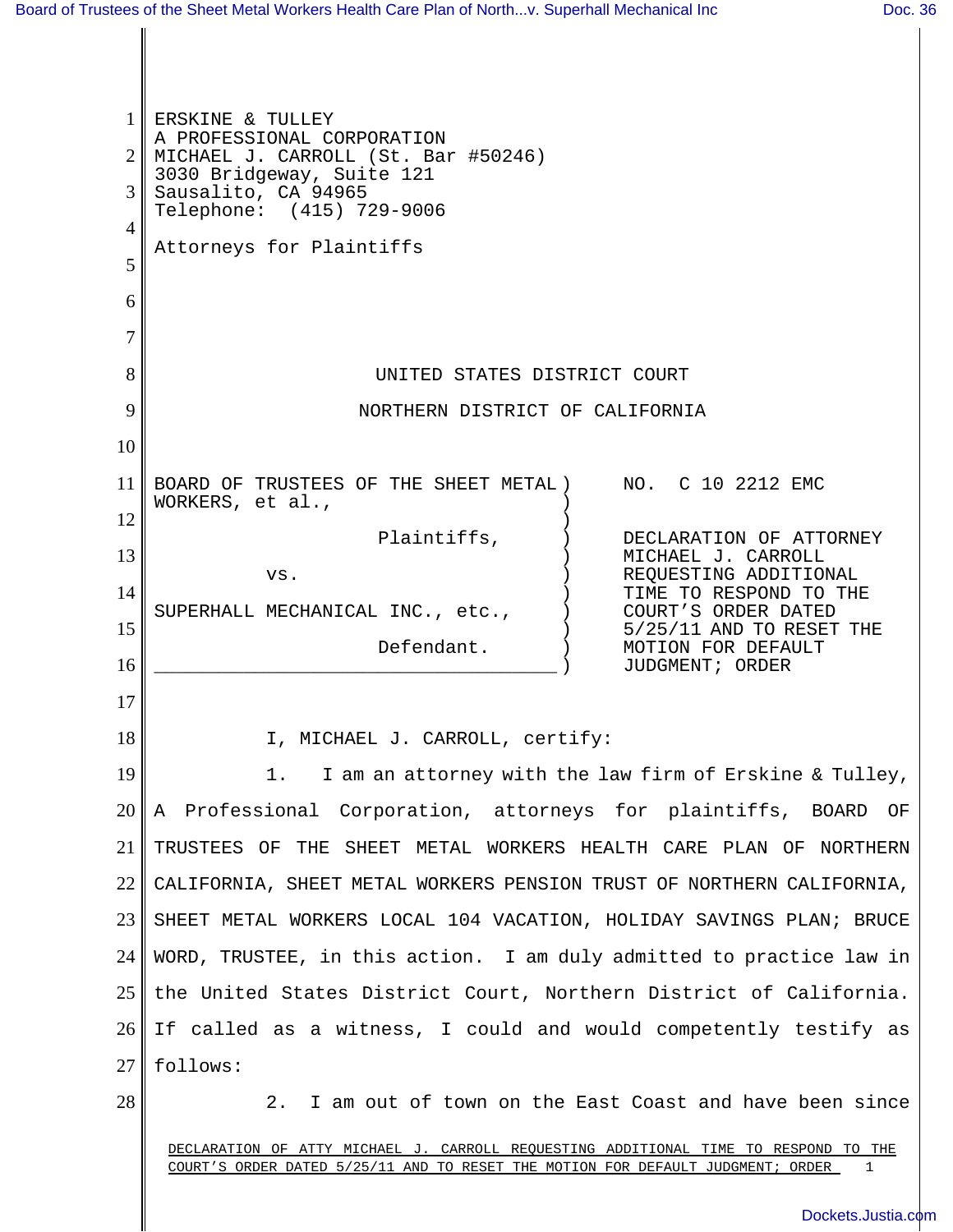1 the morning of Wednesday, May 25, 2011.

2 3 4 3. I did not pick up e-mail until today. I learned that at 2:09 p.m. on Wednesday May 25, 2011 Judge Chen issued an Order regarding Supplemental Briefing and/or Evidence.

5 6 4. I am not in a position to respond to the Court's Order by Declaration or documents.

7 8 5. It is requested that the Court grant me additional time to respond to its Order to June 15, 2011.

9 10 11 6. It is also requested that the Court reset the hearing on the Motion for Default Judgment to June 22, 2011 or a date thereafter at the Court's convenience.

12 13 14 15 16 17 7. Good cause exists to grant plaintiffs' request for a additional time to respond to the Court's Order for Supplemental Briefing and/or Evidence because of the impossibility of plaintiffs' attorney to respond at this time and to reset the date for the hearing on the Motion for Default Judgment to avoid any unnecessary burden to the Court.

18 19 I declare under penalty of perjury that the foregoing is true and correct to the best of my knowledge.

20 21 22 23 24 25 26 27 28 DECLARATION OF ATTY MICHAEL J. CARROLL REQUESTING  $\bigcup_{\tau,\lambda,\tau,\gamma} \mathcal{A}_{\tau,\lambda}$  and  $\mathcal{A}_{\tau,\lambda}$   $\mathcal{A}_{\tau,\lambda}$ COURT'S ORDER DATED 5/25/11 AND TO RESET THE M Executed on May 31, 2011 at Manchester, New Hampshire. /s/ Michael J. Carroll Michael J. Carroll O R D E R IT IS SO ORDERED. Dated: \_\_\_\_\_\_\_\_\_\_\_\_\_\_\_ \_\_\_\_\_\_\_\_\_\_\_\_\_\_\_\_\_\_\_\_\_\_\_\_\_\_\_\_\_\_\_\_\_\_\_\_ Judge  $E$ dya IT IS SO 6/1/11 R ANTES DISTRICT COMPANY Judge Edward M. Chen  $\blacksquare$  $\triangleleft$ IT IS SO ORDERED Judge Edward M. Chen